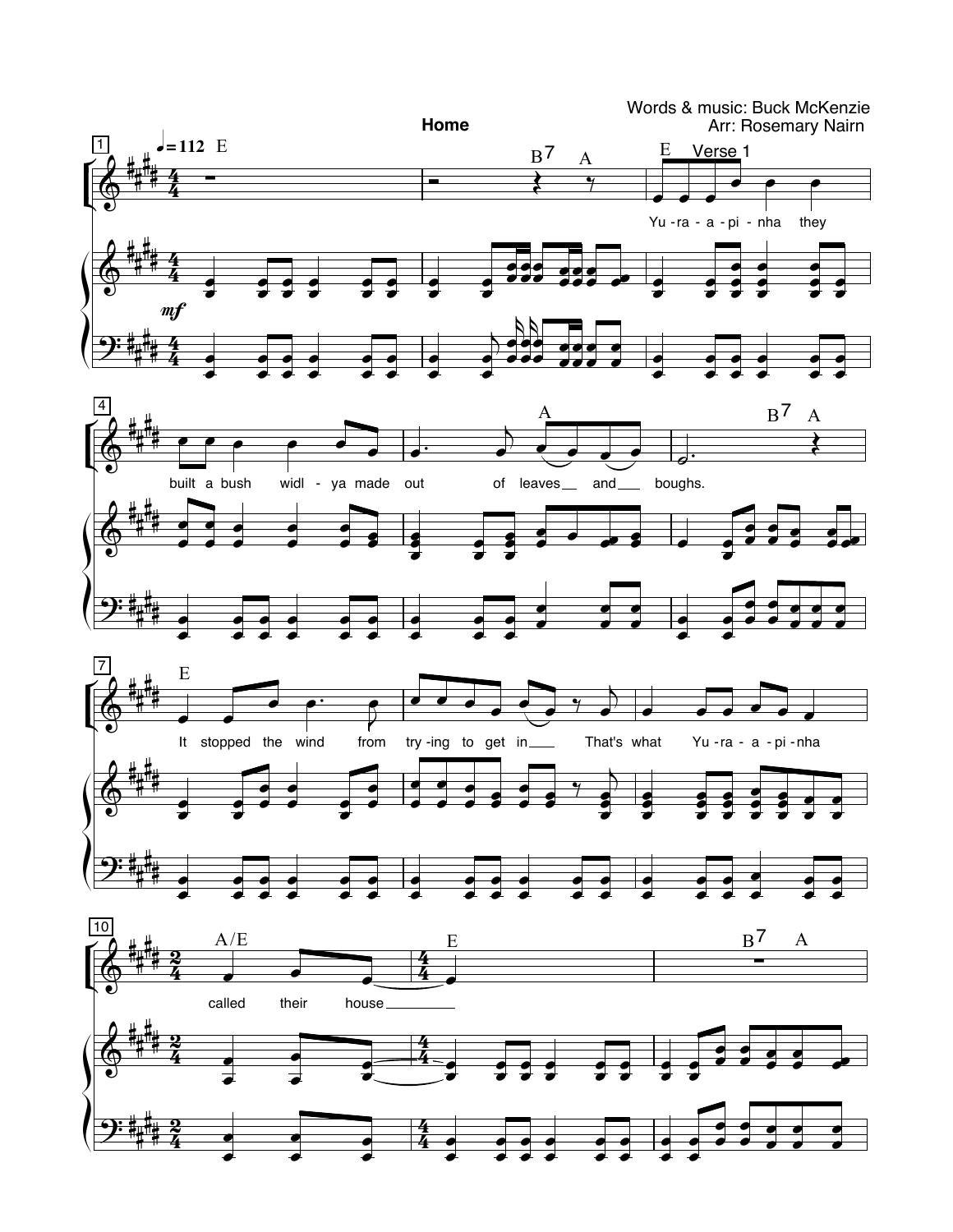

 $\overline{2}$ .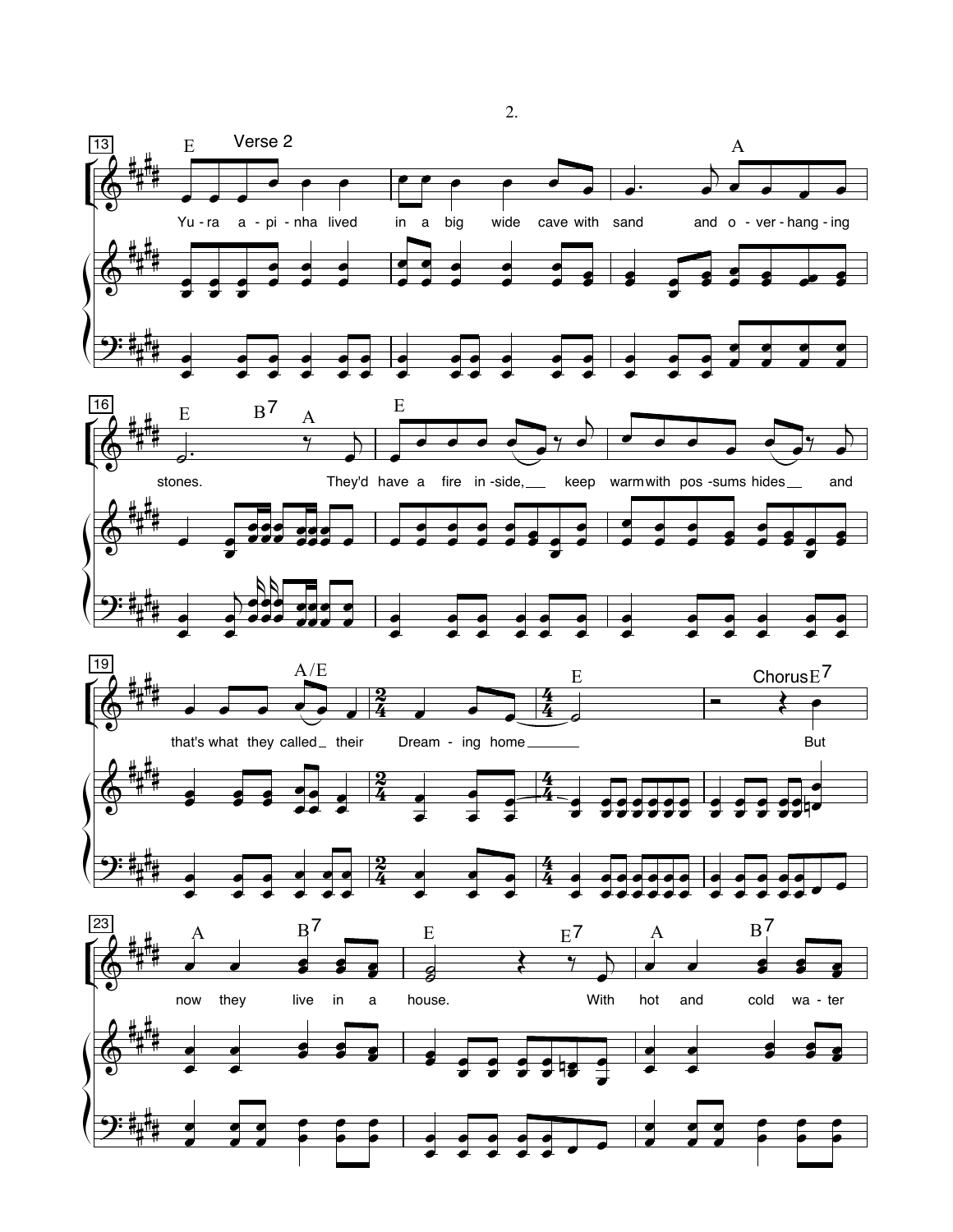

 $3.$